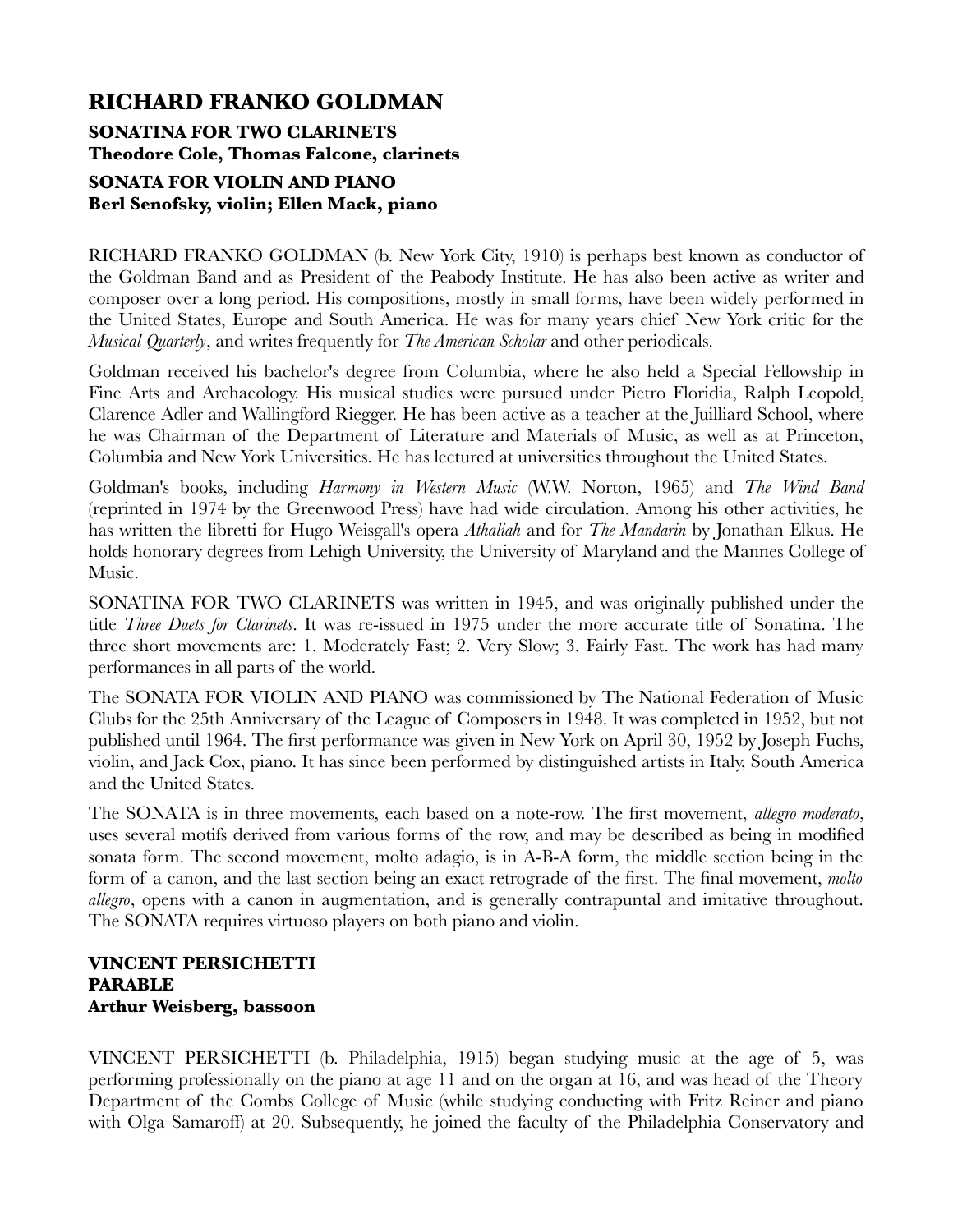then of the Juilliard School, where he became Chairman of the Composition Department in 1963. He is also director of publications at Elkan Vogel and vice president of the National Institute of Arts and Letters. He remains a prolific composer, writing in nearly every musical medium, with more than 100 published compositions to his credit.

He writes: "My PARABLES are non-programmatic musical essays, sometimes short, sometimes long, but always about a single germinal idea. They are one movement pieces for solo instruments or combinations of instruments (piccolo, flute, oboe, English horn, clarinet, alto saxophone, bassoon, horn, trumpet, trombone, viola, double bass, organ, piano, carillon, brass quintet, string quartet and band). PARABLE IV for Solo Bassoon was written in 1969."

## **RUTH SHAW WYLIE PSYCHOGRAM, 1968 Rosemary Catanese, piano**

RUTH SHAW WYLIE, one of the best known woman composers in America, is a Professor Emeritus from Wayne State University where she was for many years Professor of Music and Head of Composition. Before coming to Wayne State she was for six years Head of Theory and Composition at the University of Missouri (1943-1949).

She holds an A.B. degree in French and an M.A. in Composition from Wayne State University and a Ph.D. degree in Composition from the Eastman School of Music (1943) where she studied with Bernard Rogers and Howard Hanson. Her studies continued at the Berkshire Music Center with Arthur Honegger and Samuel Barber (1947).

Wylie has received numerous fellowships and grants including composer-in residence posts at the Huntington Hartford Foundation (1953-1954) and the MacDowell Colony (1954 and 1956), creative research awards from the University of Missouri and Wayne State University and most recently a Bicentennial Celebration grant from the Detroit Women's Chamber Orchestra through the Michigan Council for the Arts. She has an extensive catalogue of works in all media and her commissions and prizes have been frequent and varied.

PSYCHOGRAM, 1968 was commissioned for James Tocco in 1968 and was first performed by him in Detroit that same year. The composer describes it as a profile in music of her psychological states during a year of bitterness, frustration, sadness and intense angers, along with her desperate attempts to maintain an outward semblance of equilibrium and composure.

THOMAS FALCONE is well known throughout the mid-West as a recitalist. He was formerly Director of Bands and professor of clarinet and saxophone at Northern Michigan University. Since 1973 he has been a member of the Theory Department at Peabody Conservatory. THEODORE COLE studied clarinet with Franklin Cohen, and is active as a performer in the Baltimore area.

BERL SENOFSKY has performed with major orchestras on every continent. Born in Philadelphia, he studied with Louis Persinger and Ivan Galamian. Winner of the Naumburg Award, he later became the only American-born violinist to win First Prize at the Queen Elizabeth of Belgium International Concours.

ELLEN MACK is a Californian who has appeared widely as an ensemble player. She studied at the University of Southern California with John Crown and Gwendolyn Koldofsky. Recipient of a Fulbright Award, she has appeared often on the Monday Evening Concert Series and with the Theatre Chamber Players. She performs in recital with her husband, Berl Senofsky and with other artists as well. Both teach at the Peabody Conservatory in Baltimore.